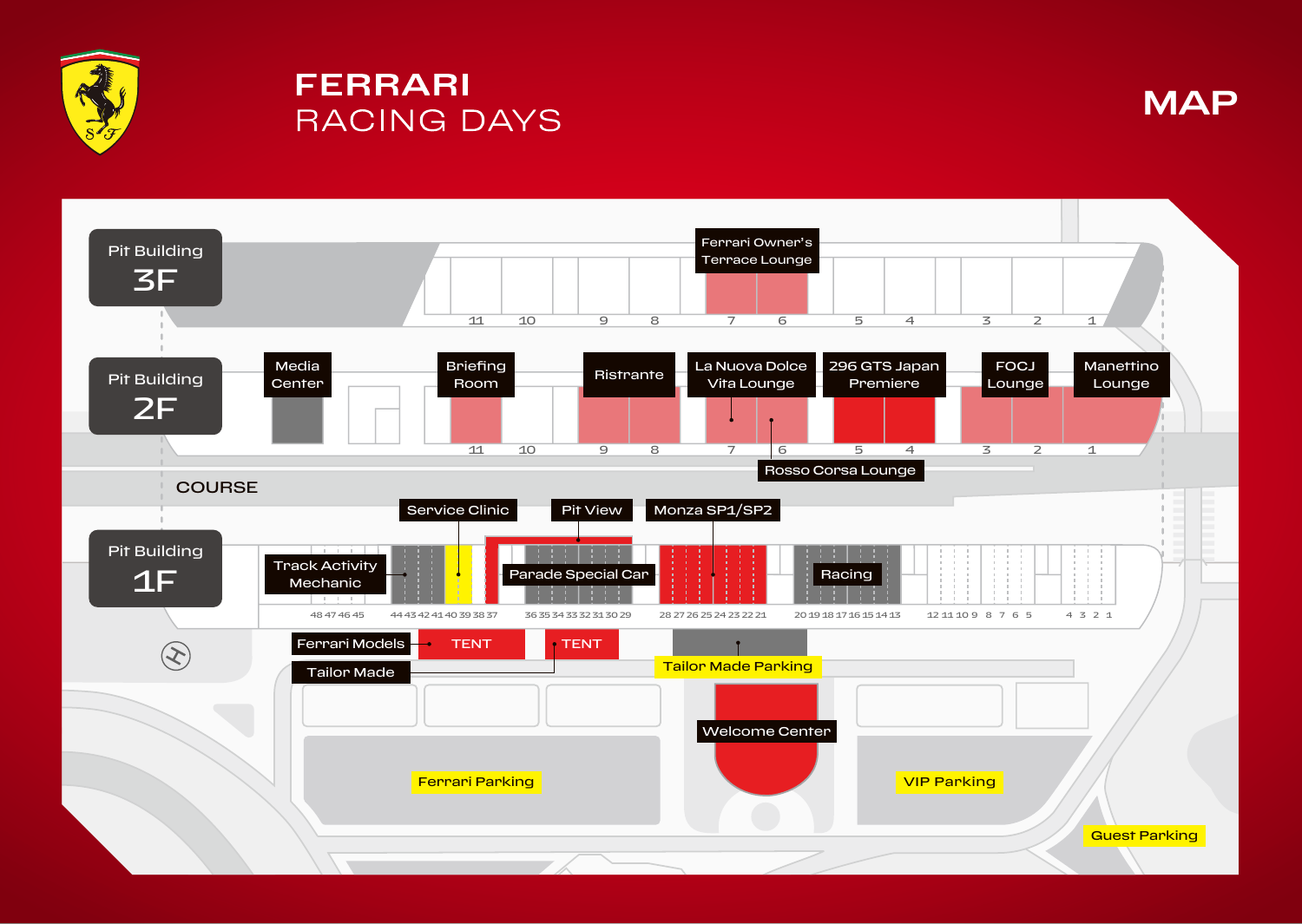|              | <b>FERRARI</b><br><b>RACING DAYS</b>                                |                                 |                              | <b>TIME TABLE</b><br>25th<br><b>June 2022</b> |                                                   |
|--------------|---------------------------------------------------------------------|---------------------------------|------------------------------|-----------------------------------------------|---------------------------------------------------|
| <b>TIME</b>  | <b>Course</b>                                                       | <b>Briefing Room</b>            | <b>Hospitality</b><br>Lounge | <b>Ristorante</b>                             | <b>296 GTS</b><br><b>Japan</b><br><b>Premiere</b> |
| 07:00        |                                                                     | 07:00- Gate OPEN                |                              |                                               |                                                   |
| :30          |                                                                     |                                 |                              |                                               |                                                   |
| 08:00        |                                                                     | 08:10-08:30 Briefing-FD-1       |                              |                                               |                                                   |
| :30          |                                                                     | 08:40-09:00 Briefing-ED-1       |                              |                                               |                                                   |
| 09:00<br>:30 | 09:00-09:20 Family Drive-1                                          | 09:10-09:30 Briefing for Racing |                              |                                               | 09:00-09:45                                       |
| 10:00        | 09:30-09:50 Excite Drive-1                                          |                                 |                              |                                               | Session (1)                                       |
| :30          | 10:00-10:40 Racing/XX-1                                             | 10:00-10:20 Briefing-ED-2       |                              |                                               |                                                   |
| 11:00        | 11:00-11:20 Racing F1-1                                             |                                 |                              |                                               | 10:30-11:15<br>Session (2)                        |
| :30          |                                                                     |                                 |                              | Lunch<br>[45min]                              |                                                   |
| 12:00        | 11:40-12:00 Excite Drive-2                                          |                                 |                              |                                               | 12:00-12:45                                       |
| :30          |                                                                     | 12:40-13:00 Briefing-SD-1/2     | OPEN                         | (110:30-11:15<br>211:30-12:15                 | Session (3)                                       |
| 13:00        | 13:00-13:40 Racing/XX-2                                             | 13:10-13:30 Briefing-ED2        | 8:00-17:30                   | 312:30-13:15                                  |                                                   |
| :30          |                                                                     |                                 |                              | 413:30-14:15                                  | 13:30-14:15                                       |
| :30          | 14:00 - 13:50-14:10 Hot Lap for Media<br>14:20-14:40 Sports Drive-1 |                                 |                              | 514:30-15:15                                  | Session (4)                                       |
| $15:00 -$    | 14:50-15:10 Excite Drive-3                                          |                                 |                              |                                               |                                                   |
| $:30 -$      | 15:20-15:40 Sports Drive-2                                          |                                 |                              |                                               | 15:00-15:45<br>Session (5)                        |
| $16:00^{-}$  |                                                                     | 15:50-16:10 Briefing-FD-2       |                              |                                               |                                                   |
| :30          | 16:00-16:20 Racing/F1-2                                             | 16:20-16:40 Briefing-FD-3       |                              |                                               |                                                   |
| 17:00        | 16:40-17:00 Family Drive-2                                          |                                 |                              |                                               |                                                   |
| :30          | 17:10-17:30 Family Drive-3                                          |                                 |                              |                                               | 17:30 Door Open                                   |
| 18:00        |                                                                     |                                 |                              |                                               | 18:00-20:30 Cocktail                              |
|              |                                                                     |                                 |                              |                                               |                                                   |